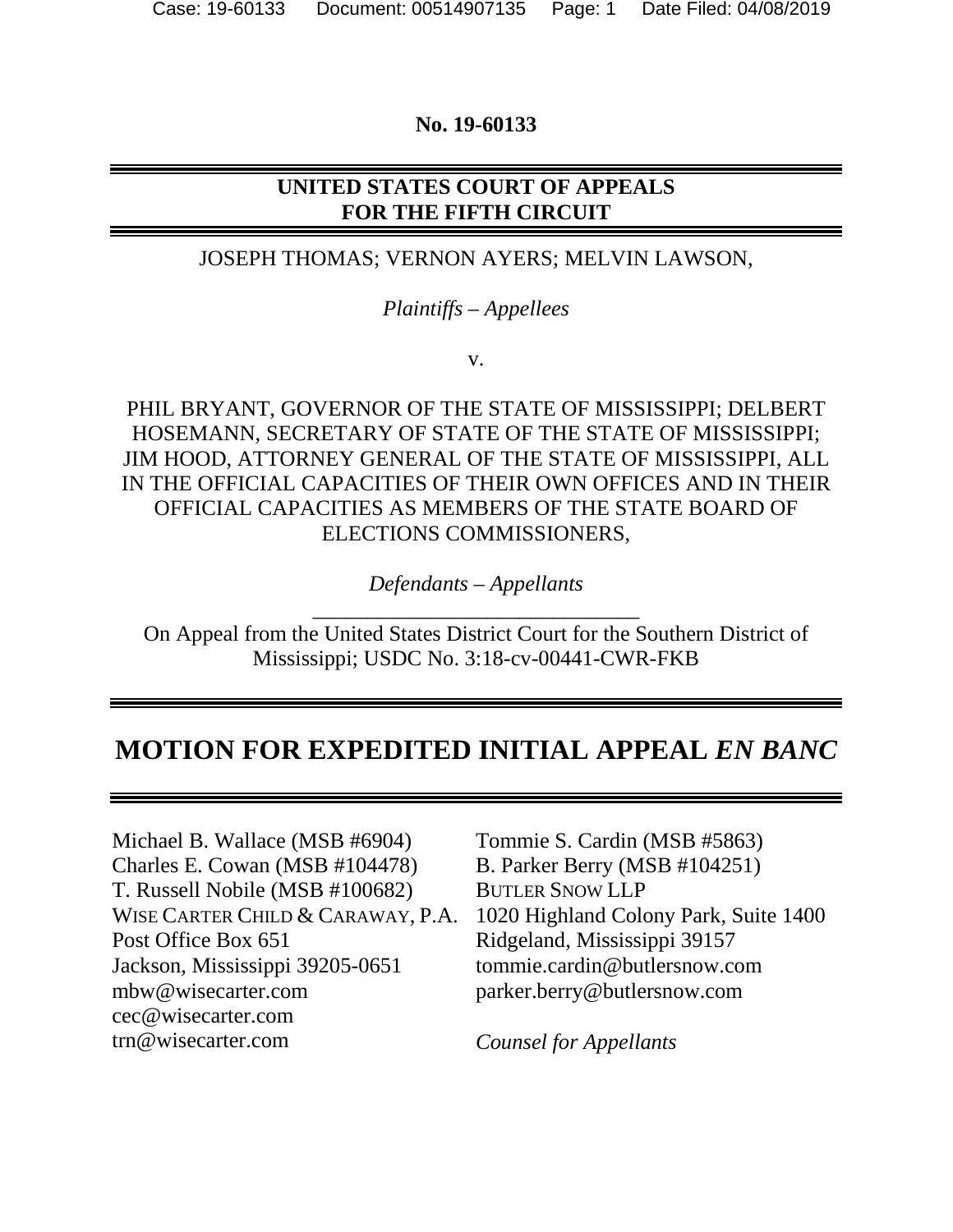Case: 19-60133 Document: 00514907135 Page: 2 Date Filed: 04/08/2019

#### **CERTIFICATE OF INTERESTED PARTIES**

The undersigned counsel of record for Appellants Governor Phil Bryant and Secretary of State Delbert Hosemann certifies that the following listed persons and entities as described in the fourth sentence of Rule 28.2.1 have an interest in the outcome of this case. These representations are made in order that the judges of this Court may evaluate possible disqualification or recusal.

#### **Plaintiffs-Appellees:**

- 1. Joseph Thomas
- 2. Vernon Ayers
- 3. Melvin Lawson

**Counsel of Record:** Robert B. McDuff (MSB #2532) 767 North Congress Street Jackson, Mississippi 39202

> Kristen Clarke Jon Greenbaum Ezra D. Rosenberg Arusha Gordon LAWYERS' COMMITTEE FOR CIVIL RIGHTS UNDER LAW 1500 K. Street, NW, Suite 900 Washington, D.C. 20005 (202) 662-8315 jgreenbaum@lawyerscommittee.org

Beth L. Orlansky (MSB #3938) Advocacy Director MISSISSIPPI CENTER FOR JUSTICE P.O. Box 1023 Jackson, MS 39215-1023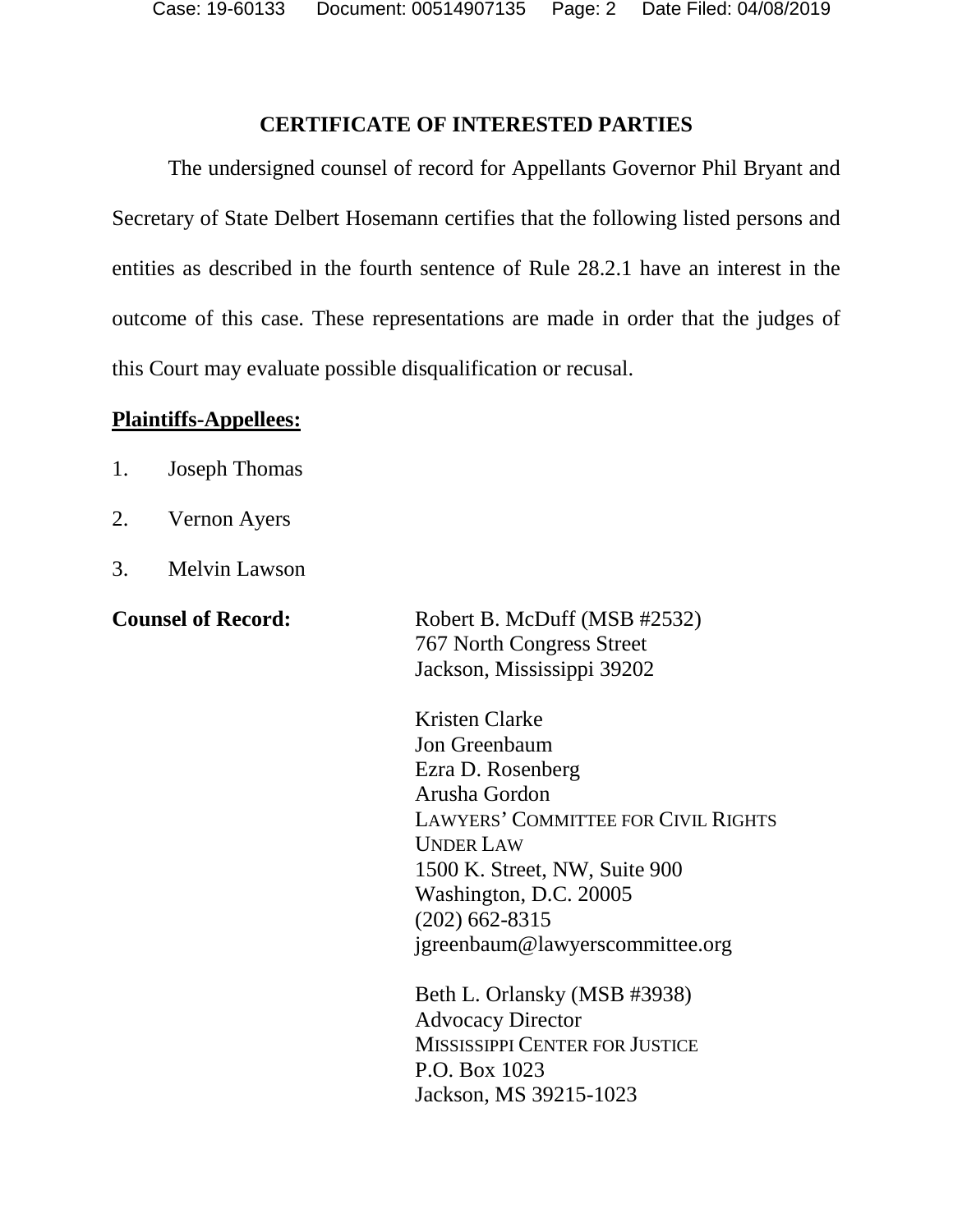(769) 230-2838 borlansky@mscenterforjustice.org

Ellis Turnage (MSB #8131) TURNAGE LAW OFFICE 108 N. Pearman Ave. Cleveland, Mississippi 38732

Peter Kraus Charles Siegel Caitlyn Silhan WATERS KRAUS 3141 Hood Street, Suite 700 Dallas, Texas 75219

## **Defendants-Appellants**

- 1. Phil Bryant, Governor of the State Of Mississippi.
- 2. Delbert Hosemann, Secretary of State of the State Of Mississippi.
- 3. Jim Hood, Attorney General of the State of Mississippi.

| <b>Counsel of Record:</b> | Tommie S. Cardin (MSB #5863)         |
|---------------------------|--------------------------------------|
|                           | B. Parker Berry (MSB #104251)        |
|                           | <b>BUTLER SNOW LLP</b>               |
|                           | Suite 1400                           |
|                           | 1020 Highland Colony Parkway         |
|                           | Ridgeland, MS 39157                  |
|                           | Post Office Box 6010                 |
|                           | Ridgeland, MS 39158-6010             |
|                           | Tel: (601) 985-4570                  |
|                           | Fax: (601) 985-4500                  |
|                           | E-mail: tommie.cardin@butlersnow.com |
|                           | parker.berry@butlersnow.com          |
|                           | Michael B. Wallace (MSB #6904)       |
|                           | Charles E. Cowan (MSB #104478)       |
|                           | T. Russell Noble (MSB 100682)        |

WISE CARTER CHILD & CARAWAY, P.A.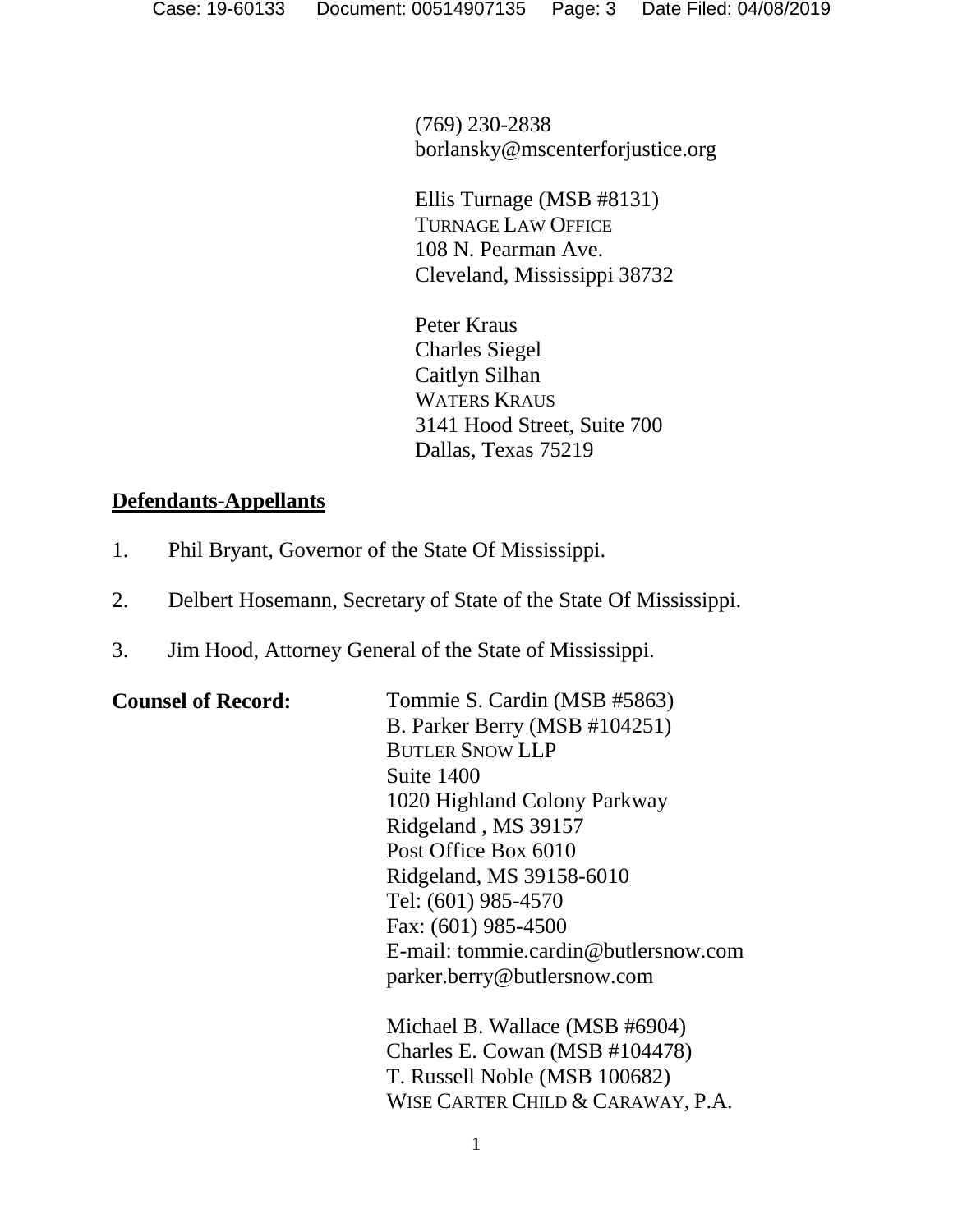Post Office Box 651 Jackson, MS 39205-0651 (601) 968-5534 mbw@wisecarter.com cec@wisecarter.com trn@wisecarter.com

| <b>Counsel for Appellant Jim</b> | Douglas T. Miracle                    |
|----------------------------------|---------------------------------------|
| Hood:                            | MISSISSIPPI ATTORNEY GENERAL'S OFFICE |
|                                  | 550 High Street, Suite 1200           |
|                                  | P.O. Box 220 $(39205)$                |
|                                  | Jackson, Mississippi 39201            |

I hereby certify that to the best of my knowledge and belief, these are the

only persons having an interest in the outcome of this appeal.

*s/ Tommie S. Cardin* TOMMIE S. CARDIN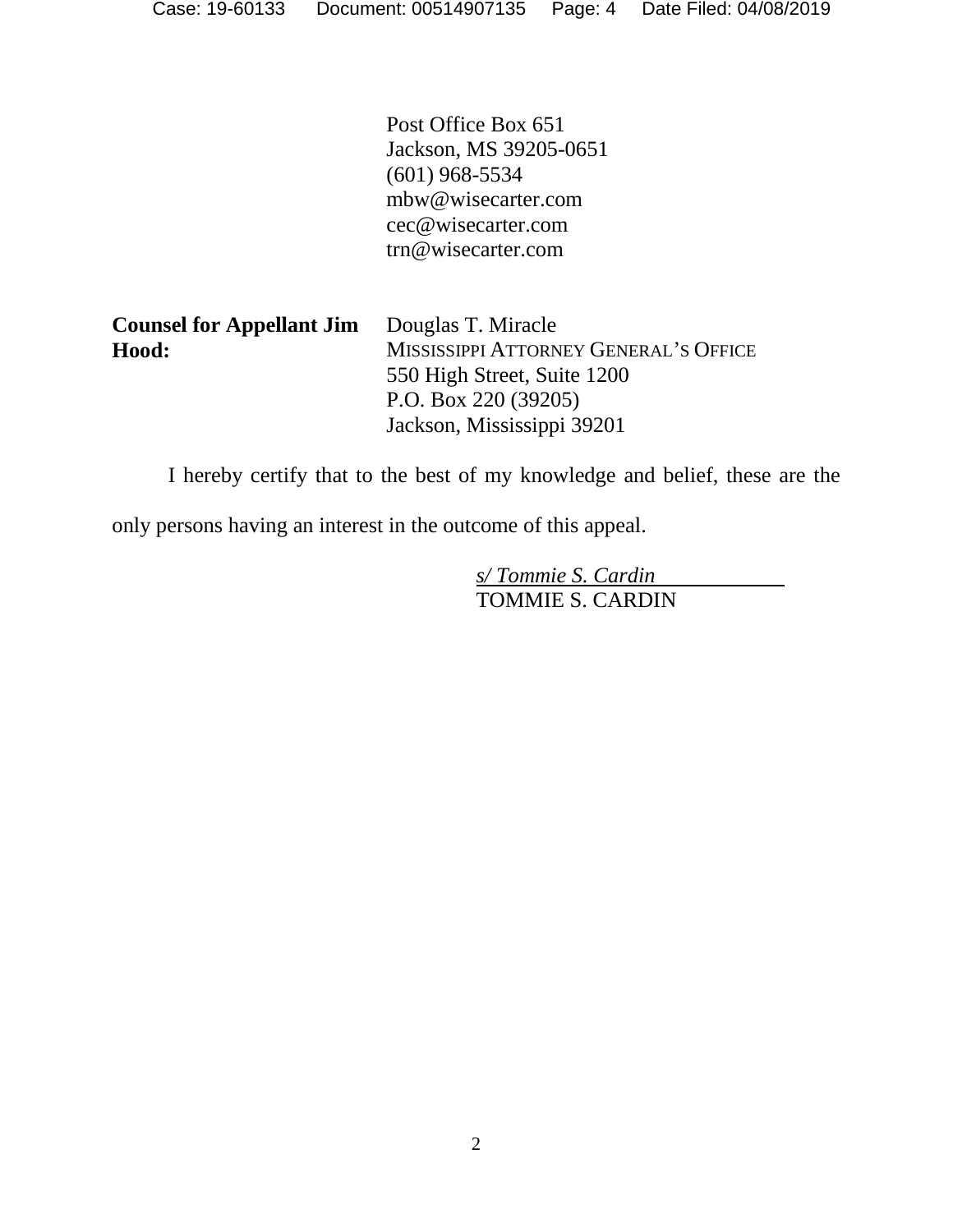Governor Phil Bryant and Secretary of State Delbert Hosemann, in their official capacities of their own offices and as members of the State Board of Election Commissioners ("Appellants") move this Court, pursuant to Fed. R. App. P. 27, 35(c), and 5th Cir. R. 27.2.8, to expedite their appeal and to grant an initial hearing *en banc* on or before the Court's scheduled *en banc* session on May 14,  $2019<sup>1</sup>$  In support of their motion, they would show the following:

1. This is an appeal from an Order and Final Judgment issued by the district court dated February 26, 2019, which redrew two Mississippi State Senate districts. A divided panel of this Court on March 22, 2019 denied a stay pending appeal but granted a stay until April 3, 2019 in order to allow the Mississippi Legislature an opportunity to redraw the districts in light of the district court's findings. *Thomas v. Bryant*, 2019 WL 1306304 (5th Cir. March 22, 2019). On March 27, 2019, the legislature adopted a new plan redrawing the challenged district and one other. The legislation adopting the new plan states that it shall stand repealed and the original plan adopted by the legislature in 2012 shall be effective if Appellants are successful in their appeal.

2. Through this appeal, Appellants seek reinstatement of the plan previously in place, which was cleared by the United States Department of Justice

<sup>&</sup>lt;sup>1</sup> Pursuant to 5th Cir. R. 27.4, Appellants have contacted counsel for Plaintiffs-Appellees and opposition to this motion is expected.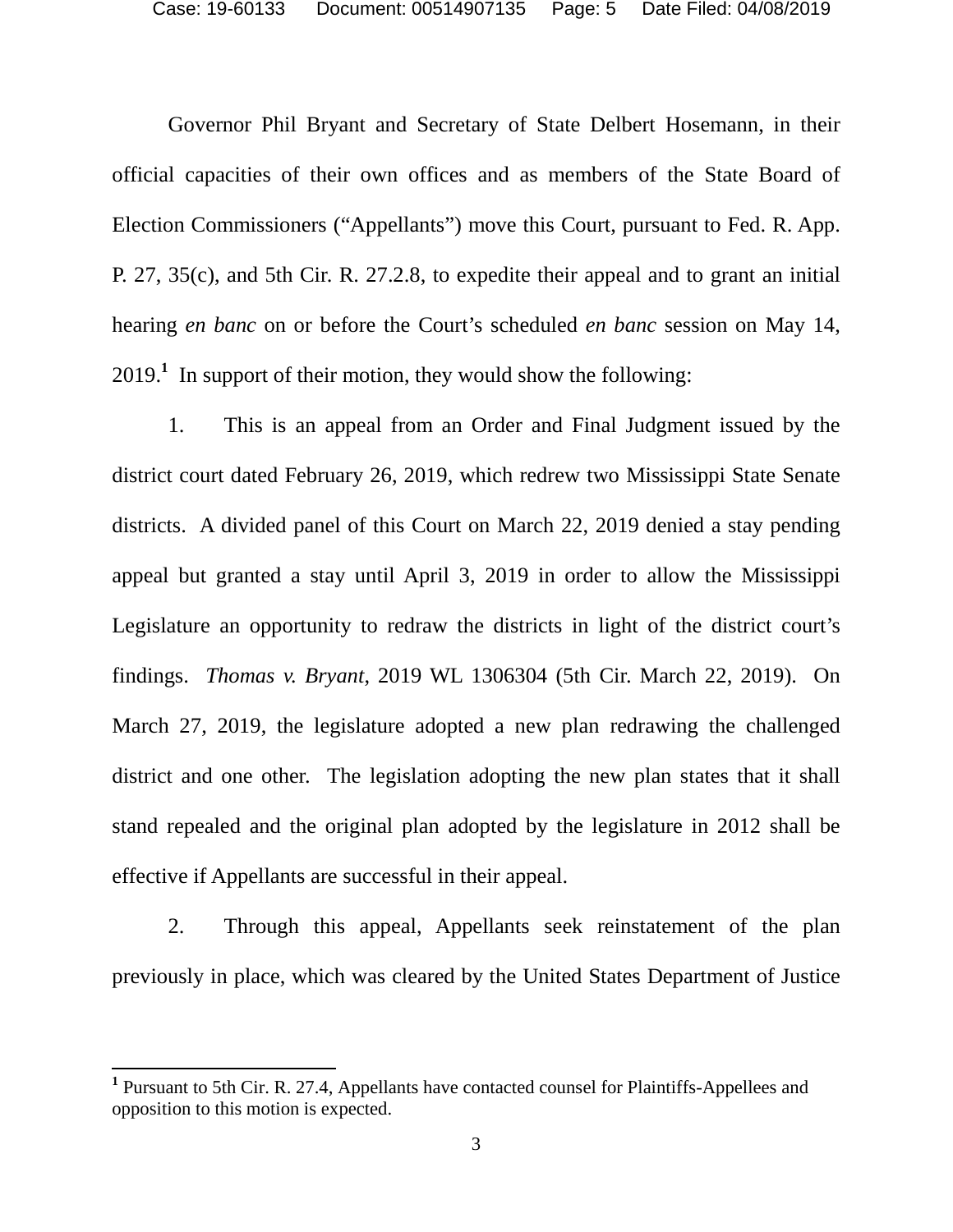in 2012, used for an election in 2015, and remained unchallenged until this belated action was brought in July 2018.

3. Appellants seek the extraordinary relief of an expedited appeal and initial hearing *en banc* in order that this matter may be finally concluded before June 17, 2019, which is the statutory deadline for publication of a sample of the official Primary Election Ballot in the Statewide Election Management System. Miss. Code Ann. § 23-15-331 (2019). A resolution by that date will avoid the need to conduct a special election if Appellants are successful in this appeal. Moreover, a panel of this Court, in resolving Appellants' Motion to Stay the District Court's Final Judgment, already has divided on the issues of exceptional importance presented by this appeal. *See Thomas,* 2019 WL 1306304.

4. The extraordinary relief sought is but a marker of the extraordinary and unjustified delay of plaintiffs in bringing this suit. That delay demonstrates a studied disregard for the orderly processes of both the federal courts and the Mississippi legislature. Because of plaintiffs' delay, the trial of their suit did not even take place until February 6, 2019. At that time, candidates had already qualified for the Senate seat in question and the legislature was halfway through its annual session.

5. This Court has the power under Fed. R. App. P. 27 and 5th Cir. R. 27.2.8 to expedite appeals. In the event that the Court grants this request for

4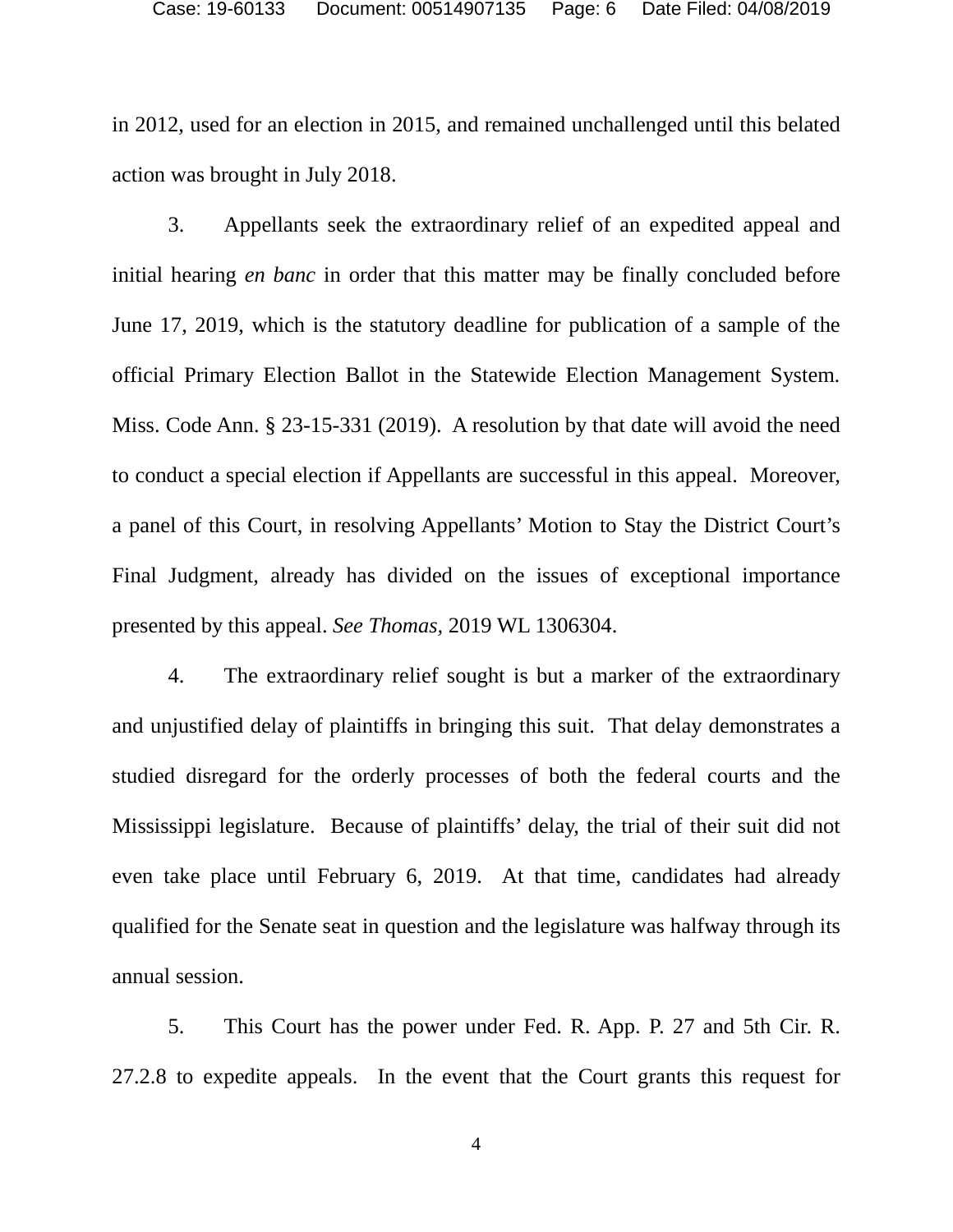expedited appeal, Appellants are prepared to file their merits brief in the next week to ten days.

6. This Court also has the power under Fed. R. App. P. 35 to grant a request than an appeal be heard initially *en banc*. Appellants are filing their Petition for Hearing En Banc separately and contemporaneously with this motion.

FOR THESE REASONS, Governor Phil Bryant and Secretary of State Delbert Hosemann respectfully request that this Court expedite their appeal and hear it *en banc*, with or without oral argument, on or before May 14, 2019, or grant such other relief as the Court may deem appropriate.

This the 8th day of April, 2019.

Respectfully submitted,

*s/ Tommie S. Cardin* TOMMIE S. CARDIN (MSB #5863) B. PARKER BERRY (MSB #104251) BUTLER SNOW LLP Suite 1400 1020 Highland Colony Park Ridgeland, MS 39157 Post Office Box 6010 Ridgeland, MS 39158-6010 Tel: (601) 985-4570 Fax: (601) 985-4500 E-mail: tommie.cardin@butlersnow.com E-mail: parker.berry@butlersnow.com

ATTORNEYS FOR ALL DEFENDANTS - APPELLANTS

MICHAEL B. WALLACE (MSB #6904)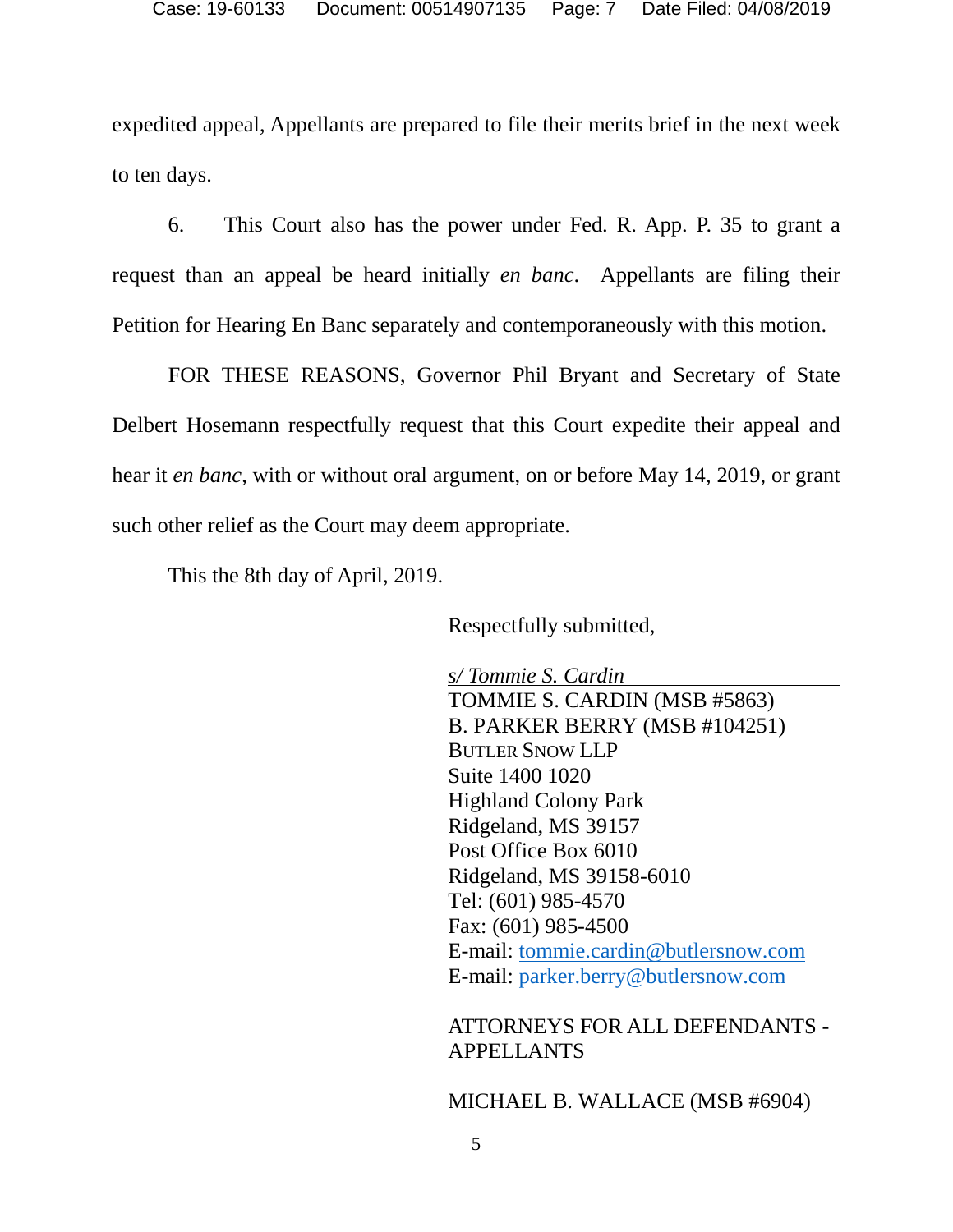CHARLES E. COWAN (MSB #104478) T. RUSSELL NOBILE (MSB #100682) WISE CARTER CHILD & CARAWAY, P.A. Post Office Box 651 Jackson, MS 39205-0651 (601) 968-5534 mbw@wisecarter.com

ATTORNEYS FOR DEFENDANTS – APPELLANTS PHIL BRYANT, GOVERNOR OF THE STATE OF MISSISSIPPI, AND DELBERT HOSEMANN, SECRETARY OF STATE OF THE STATE OF MISSISSIPPI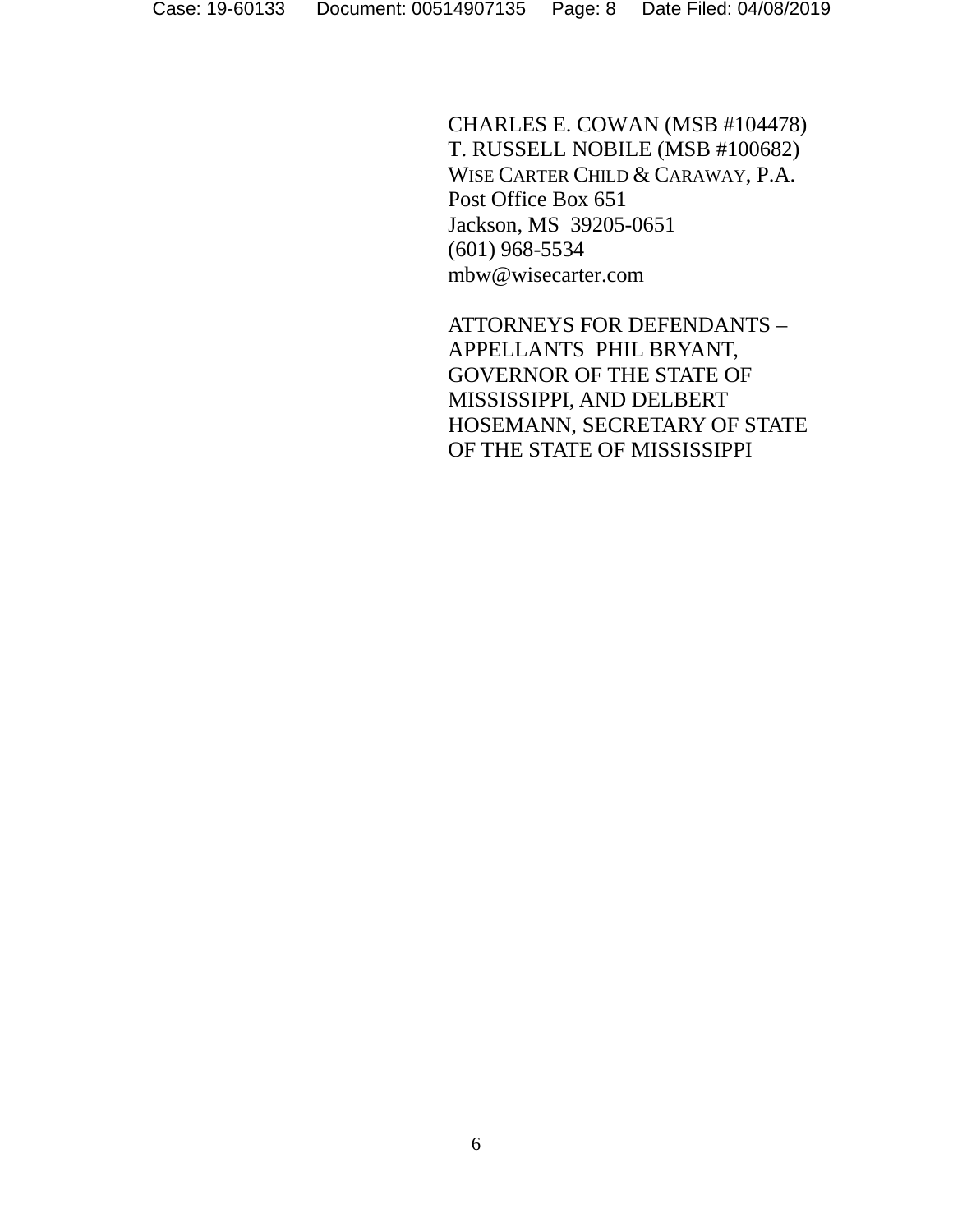# **CERTIFICATE OF SERVICE**

I, Tommie S. Cardin, hereby certify that I electronically filed the foregoing with the Clerk of Court using the CM/ECF system which will automatically send email notification to all counsel of record.

This the 8th day of April, 2019.

*s/ Tommie S. Cardin* Tommie S. Cardin